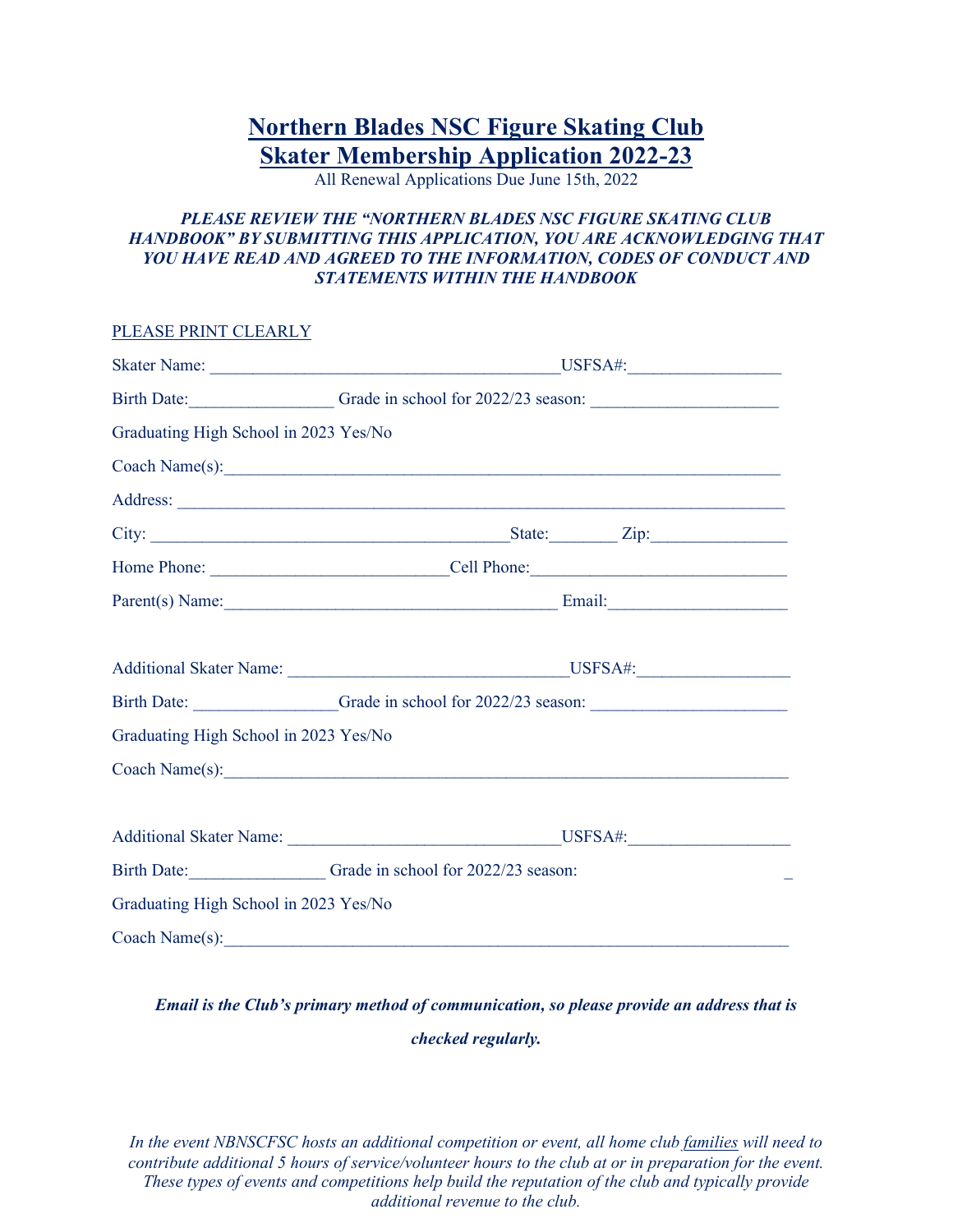#### PLEASE SELECT A MEMBERSHIP TYPE:

- □ Home Club Member Introductory 1st Year (First Time USFS Members ONLY) \$85
- □ Home Club Member 1st Family Member \$100
- □ Home Club Member Additional Family Member \$70 Each
- $\Box$  Transfer Member from another Club (USFS membership dues have already been paid) \$70

Total Amount Due \$

Please check the appropriate boxes:

- $\Box$  Membership Dues Check Number
- $\Box$  Volunteer Deposit \$250 for first member plus \$50 for each additional family member. Check Number \_\_\_\_\_\_\_\_\_\_\_\_\_\_\_\_\_\_\_\_\_\_\_\_\_\_\_**Post-Dated 07/01/2023** -or-
- □ Opt-Out Volunteering \$200 for first member plus \$50 for each additional family member. Check Number \_\_\_\_\_\_\_\_\_\_\_\_\_\_\_\_\_\_\_\_\_\_\_\_\_\_\_(Check will be cashed immediately)
- $\Box$  Fundraising Deposit \$200 for first member plus \$50 for each additional family member. Check Number \_\_\_\_\_\_\_\_\_\_\_\_\_\_\_\_\_\_\_\_\_\_\_\_\_\_\_**Post-Dated 07/01/2023** -or-
- □ Opt-Out Fundraising \$150 for first member plus \$50 for each additional family member. Check Number\_\_\_\_\_\_\_\_\_\_\_\_\_\_\_\_\_\_\_\_\_\_\_\_\_\_\_ (Check cashed immediately)

Please make checks payable to: Northern Blades NSC FSC or NBNSCFSC

#### **SEPARATE CHECKS ARE REQUIRED FOR**

#### **THE VOLUNTEER DEPOSIT, FUNDRAISING DEPOSIT, AND MEMBERSHIP DUES**

Drop payment and required paperwork in the Club mailbox in Rink #3 or mail to:

#### **NBNSCFSC** Attn: Membership 12527 Central Ave. NE Suite 124 Blaine, MN 55434

- $\Box$  I have included a self-addressed stamped envelope if I elect to have my deposit checks returned to me and if not, you may shred my deposit checks upon completion of my required service/volunteer hours' and fundraising requirements.
- $\Box$  I understand my opt-out check will be cashed immediately if I elected to opt-out of volunteering.
- $\Box$  I understand my opt-out check will be cashed immediately if I elected to opt-out of fundraising.

*In the event NBNSCFSC hosts an additional competition or event, all home club families will need to contribute additional 5 hours of service/volunteer hours to the club at or in preparation for the event. These types of events and competitions help build the reputation of the club and typically provide additional revenue to the club.*